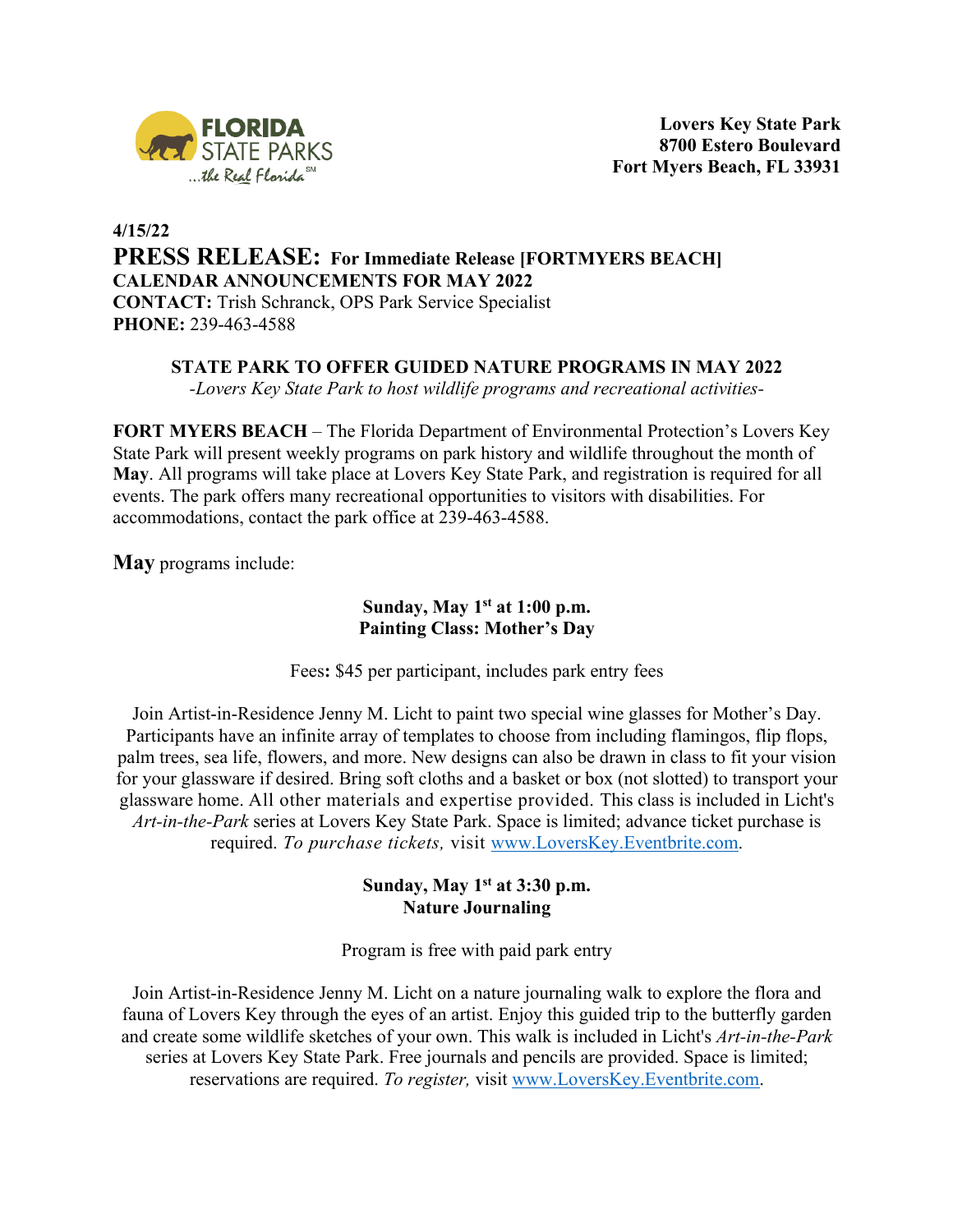## **Wednesday, May 4th at 10:30 a.m. Great Gopher Tortoises**

Program is free with paid park entry

Join a park naturalist to learn more about our resident gopher tortoises. Discover the differences between a turtle and a tortoise, why gopher tortoises are so important to the health of their ecosystems, and what you can do to help mitigate the current threats they face. Space is limited; reservations are required. *To register,* visit www.LoversKey.Eventbrite.com.

## **Friday, May 6th at 10:30 a.m. All About Sea Turtles**

Program is free with paid park entry

Join a park ranger to learn about the fascinating life cycles and journeys of the marine turtles that visit Lovers Key each summer. Learn about their nesting behavior here at the park, insider information on what Turtle Patrol is all about, and how you can help protect them. Space is limited; reservations are required. *To register,* visit www.LoversKey.Eventbrite.com.

## **Saturday, May 7th at 10:30 a.m. Beach and Estuary Walk**

Program is free with paid park entry

Join a park ranger for a leisurely walk over the estuary and along the beach to discover the natural treasures of the Lovers Key shoreline. Learn about seashells, crustaceans, starfish, and other creatures that can be found in our waters. Participants should be prepared to spend time in the water. Space is limited; reservations are required. *To register,* visit www.LoversKey.Eventbrite.com.

# **Friday, May 13th at 10:30 a.m. Wading Trip**

Program is free with paid park entry.

Join a park ranger for an exciting wading trip into our seagrass flats. With a push net in hand, you'll discover the creatures that call the seagrass their home, discuss their anatomy, diet, and unique adaptations, and learn how you can help protect this vital ecosystem. Participants should be prepared to spend time in the water. Space is limited; reservations are required. *To register,* visit www.LoversKey.Eventbrite.com.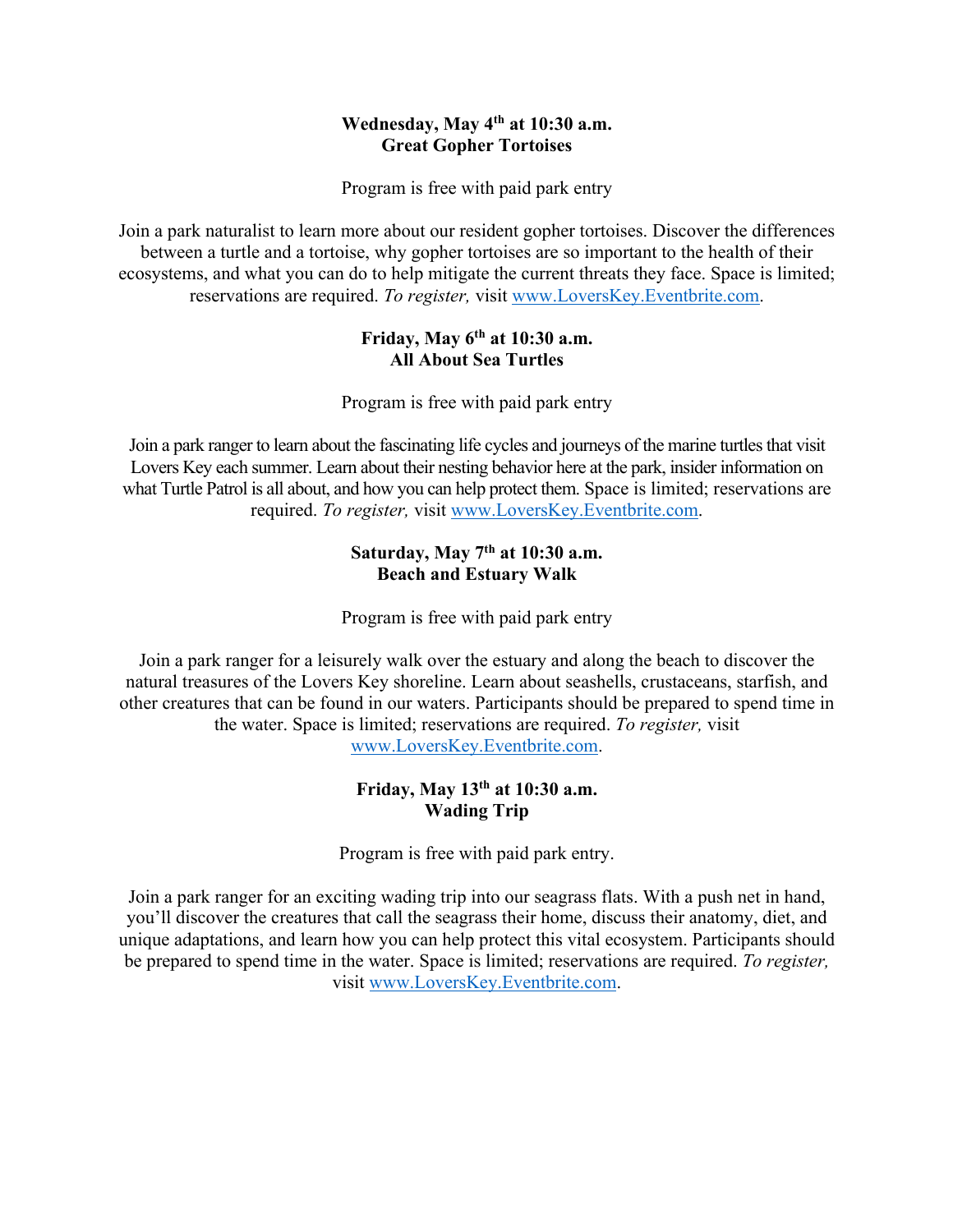### **Saturday, May 14th at 10:30 a.m. Walk on the Wild Side**

Program is free with paid park entry

Join a park ranger for a guided hike along our Black Island Trail. Learn about the fascinating vegetation and wildlife that reside in our maritime hammock ecosystem, explore our native butterfly garden, and enjoy a little local history along the way. Closed toe shoes, bug spray, and water bottles are highly recommended. Space is limited; reservations are required. *To register,* visit www.LoversKey.Eventbrite.com.

# **Sunday, May 15th at 10:00 a.m. The Lure of Lovers Key Screenings**

Screenings are free with paid park entry

Join us at the Welcome and Discovery Center for a day of free screenings of the informative and visually stunning documentary, *The Lure of Lovers Key.* The film recounts the cultural history of Lovers Key while also exploring the stunning natural features and modern-day uses of our state park. Screenings of the 25-minute film will begin at the top of every hour from 10:00 a.m. until 3:00 p.m. *The Lure of Lovers Key* was created by Tom James of *PelicanMedia.* Reservations are not required.

### **Sunday, May 15th at 6:30 p.m. Full Moon Yoga**

Fees: \$20 per participant, does not include park entry fees

Join a yoga instructor from the FMB Yoga Project for a special 90-minute practice for the full moon on the sand at Lovers Key. This multilevel course is open to both beginners and experienced yogis alike. Bring a yoga mat, water, and any props you may need, as no equipment will be provided. Space is limited; advance ticket purchase is required. *To purchase tickets*, visit www.SabaMovementCenter.com.

#### **Wednesday, May 18th at 10:30 a.m. All About Alligators**

Program is free with paid park entry

Join a park naturalist to learn all about our local alligators. Discover why alligators are such integral members of our southwest Florida ecosystems, what you can do to safely co-exist with them, and how you can help protect them. Space is limited; reservations are required. *To register,* visit www.LoversKey.Eventbrite.com.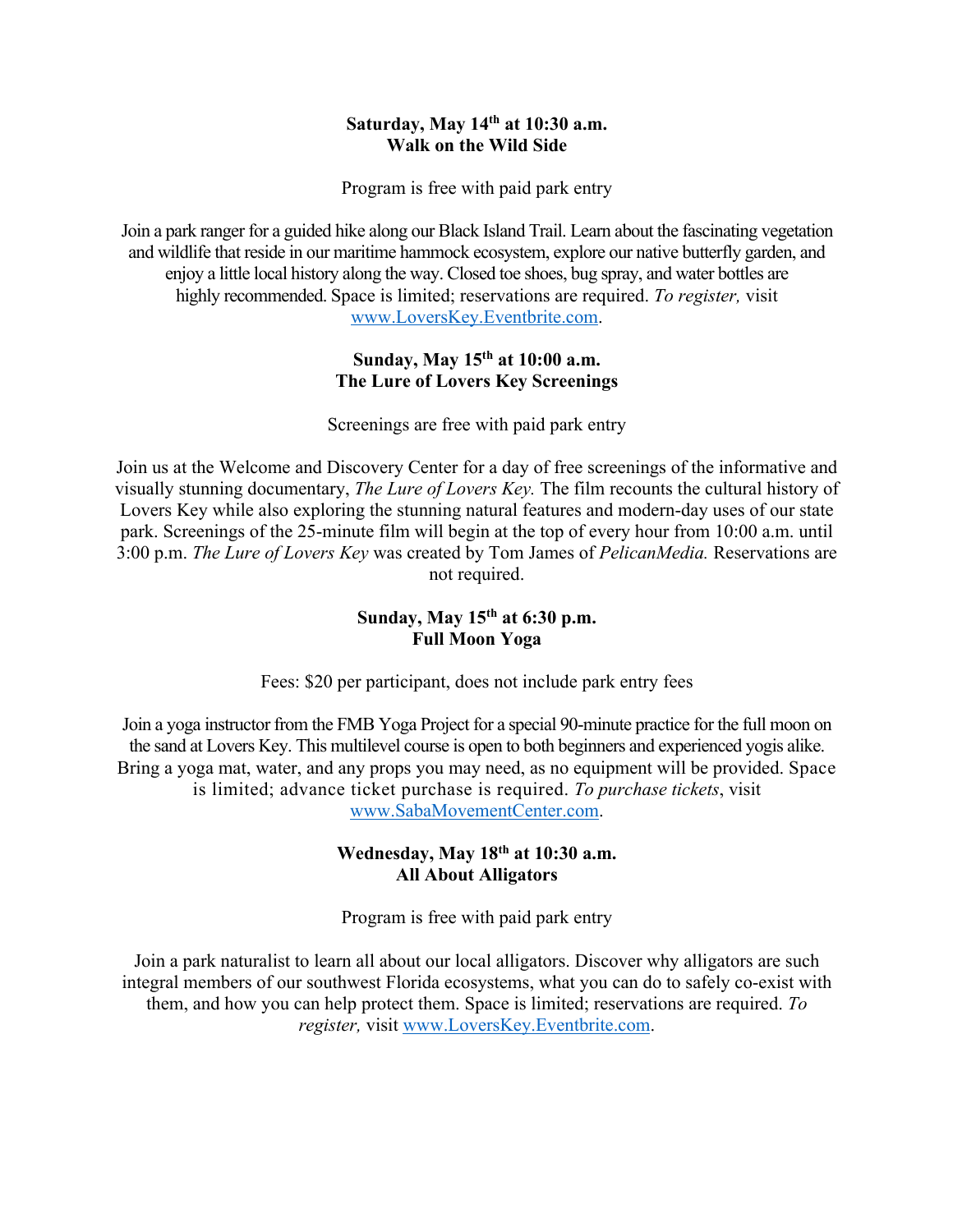#### **Friday, May 20th at 10:30 a.m. Sensational Sharks**

Program is free with paid park entry

Join a park ranger for an interesting and informative lecture on sharks, the ocean's most sensational residents. Discover why these awe-inspiring elasmobranchs are often misunderstood and feared by the public, what crucial role they play in our ecosystems, and what you can do to help protect them. Space is limited; reservations are required. *To register,* visit www.LoversKey.Eventbrite.com.

### **Saturday, May 21st at 10:30 a.m. How Did They Get That Shot?**

Fees: \$45 per participant, includes park entry fees

Join award-winning photographer Carol Matthai for a beginner-to-intermediate wildlife photography class. The class is a lecture-style overview of techniques to improve photo composition and storytelling and is geared specifically toward capturing stunning images of wildlife in southern Florida. This class is included in Matthai's *Going Wild!* series at Lovers Key State Park. Class is open to camera and cell phone photographers alike. Space is limited; advance ticket purchase is required. *To purchase tickets*, visit www.LoversKey.Eventbrite.com.

## **Saturday, May 21st at 10:30 a.m. Sandcastle Contest for Kids**

Program is free with paid park entry

Join us to celebrate Kids to Parks Day at Lovers Key with a sandcastle building contest! Bring your own supplies, style, and creativity as you show off your sandcastle skills. Children 18 and under are welcome to participate, and awards will be given out based on age. At the end of the program, participants will learn about the importance of breaking down their castles before they leave in order to keep the beach safe during sea turtle nesting season. Kids to Parks Day is a national day of outdoor play celebrated annually on the third Saturday of May. Space is limited; reservations are required. *To register,* visit www.LoversKey.Eventbrite.com.

## **Wednesday, May 25th at 10:30 a.m. Munchin' Manatees**

Program is free with paid park entry

Join a park naturalist for an interesting and informative lecture on our local, loveable manatees. Learn what these magnificent mammals are all about, and how you can help protect them. Space is limited; reservations are required. *To register,* visit www.LoversKey.Eventbrite.com.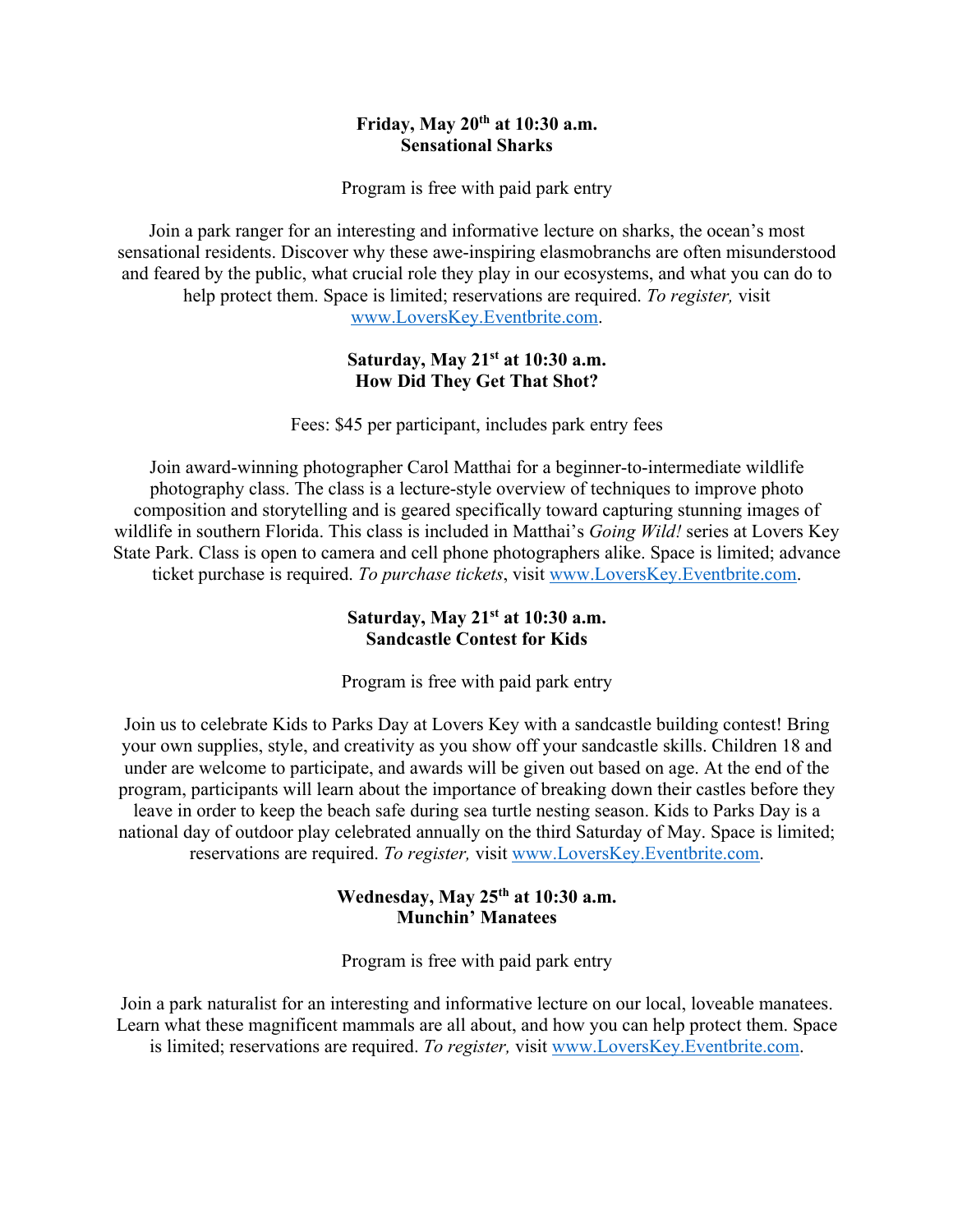# **Friday, May 27th at 10:30 a.m. Seashell Walk**

Program is free with paid park entry

Join a park ranger for a relaxing hike along the Lovers Key shoreline. Learn the names of the seashells that wash ashore at the park, fun facts about the creatures who craft them, and the shelling regulations that help protect these iconic Florida treasures. Space is limited; reservations are required. *To register,* visit www.LoversKey.Eventbrite.com.

## **Saturday, May 28th at 10:30 a.m. Walk on the Wild Side**

Program is free with paid park entry

Join a park ranger for a guided hike along our Black Island Trail. Learn about the fascinating vegetation and wildlife that reside in our maritime hammock ecosystem, explore our native butterfly garden, and enjoy a little local history along the way. Closed toe shoes, bug spray, and water bottles are highly recommended. Space is limited; reservations are required. *To register,* visit www.LoversKey.Eventbrite.com.

## **Tuesday, May 31st at 10:00 a.m. Fishing Clinic**

Program is free with paid park entry

Join two park naturalists to learn more about fishing in southwest Florida. You'll discuss a variety of tackle and fresh bait rigs, discover the best places to drop a line at the park, and learn the rules and regulations for fishing in southwest Florida. Space is limited; reservations are required. *To register,* visit www.LoversKey.Eventbrite.com.

# **Event sign-ups can also be accessed at the following QR code:**



www.LoversKey.Eventbrite.com

The above link and accompanying QR code are used for interpretive programs, special events, and all programs excluding yoga classes at Lovers Key State Park.